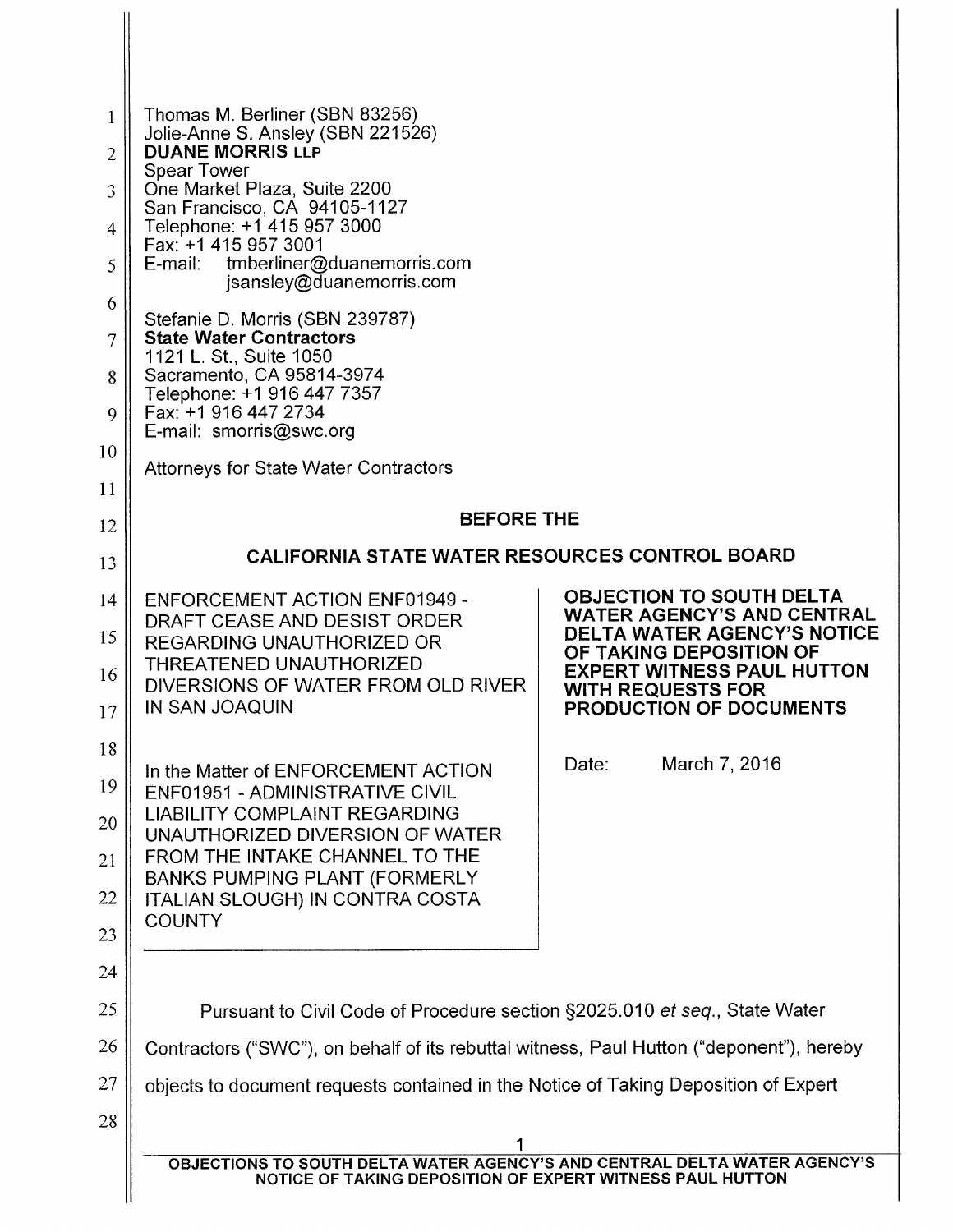1 || Witness Paul Hutton. The requests to which objections are made, and the objections, are  $2 \parallel$  as follows:

### 3 **REQUEST NO. 1:**

4 || All DOCUMENTS, including but not limited to source code, data and parameter 5 | inputs, related to the modeling described in paragraphs 13-15 and 17 your testimony dated  $6 \parallel$  February 22, 2016 ("Testimony").

## 7 **OBJECTION TO REQUEST NO. 1:**

8 || SWC objects to this request on the grounds that it is vague and ambiguous in its use  $9 \parallel$  of the undefined terms "source code" and "parameter inputs," and thus is overbroad,  $10$   $\parallel$  burdensome as to scope. SWC further objects to this request to the extent the request 11 Seeks production of documents not in the possession, custody or control of deponent. 12 SWC also objects to the extent the request seeks documents equally available to Central 13 Delta Water Agency and South Delta Water Agency ("noticing parties").

## 14 **REQUEST NO.2:**

27

28

 $15$  || All DOCUMENTS that relate to or form the basis of the conclusion in paragraph 19  $16$  of your Testimony that "Unauthorized diversions of SWP stored water released for the 17 || purpose of satisfying WQCP and other regulatory obligations and/or for diversion by the 18 SWP impact the SWC member agencies as the contractual beneficiaries of the SWP. 19 || These unauthorized diversions cause the SWP to make additional stored water releases or  $20$   $\parallel$  to reduce exports to satisfy WCQP and other regulatory requirements, thereby decreasing  $21$   $\parallel$  the stored water supplies of the SWP available to SWC member agencies."

# 22 **OBJECTION TO REQUEST NO. 2:**

  $\parallel$  SWC object to this request on the grounds that it is vague and ambiguous in its use of the undefined phrases "relate to" and "form the basis of", and is thus overbroad and  $\parallel$  burdensome as to scope. SWC further objects to this request to the extent the request seeks production of documents not in the possession, custody or control of deponent.

2 **OBJECTIONS TO SOUTH DELTA WATER AGENCY'S AND CENTRAL DELTA WATER AGENCY'S NOTICE OF TAKING DEPOSITION OF EXPERT WITNESS PAUL HUTTON**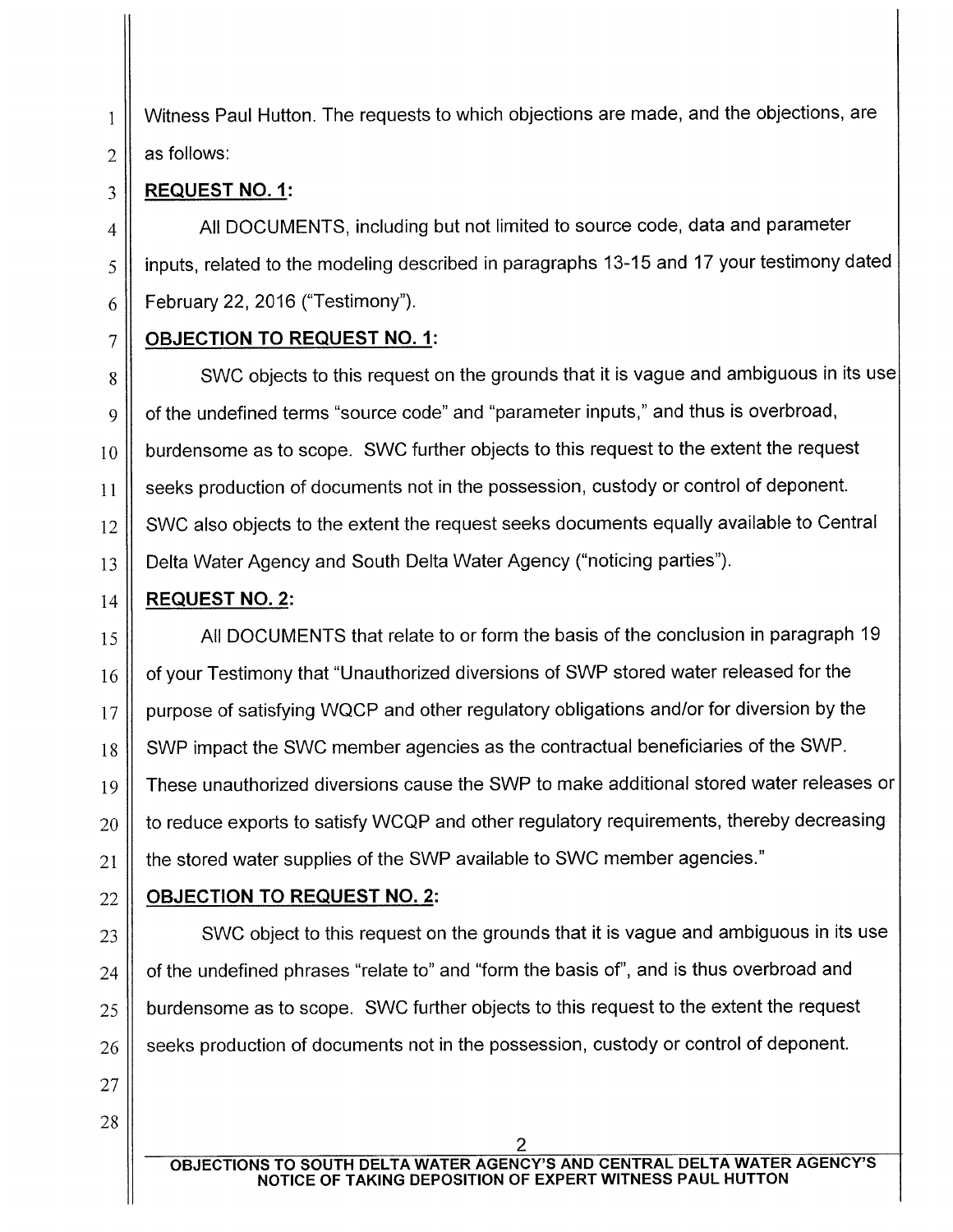## **REQUEST NO. 3:**

 $2 \parallel$  All DOCUMENTS related to the conclusion in paragraph 23 of your Testimony that "The

3 || 1931 baseline assumption in Susan Paulson's modeling (BCID384) is inappropriate."

## **OBJECTION TO REQUEST NO. 3:**

 $\frac{1}{5}$  SWC object to this request on the grounds that it is vague and ambiguous in its use  $6 \parallel$  of the undefined phrase "related to," and is thus overbroad and burdensome as to scope.

## **REQUEST NO. 4:**

8 All DOCUMENTS related to the conclusion in paragraph 23 of your Testimony that 9 "upstream development was lower in 1931 than in 2015."

### **OBJECTION TO REQUEST NO. 4:**

11 || SWC object to this request on the grounds that it is vague and ambiguous in its use of the undefined phrase "related to," and is thus overbroad and burdensome as to scope.

## **REQUEST NO. 5:**

 || All DOCUMENTS related to the conclusion in paragraph 33 of your Testimony that: 15 || "Absent the SWP and CVP, salinity in the south Delta would typically exceed 1.0 mS/cm specific conductance during the irrigation season of dry and critically dry years, which is higher than the current irrigation season WQCP agricultural salinity standard of 0.7 mS/cm."

# **OBJECTION TO REQUEST NO. 5:**

  $\parallel$  SWC object to this request on the grounds that it is vague and ambiguous in its use | of the undefined phrase "related to," and is thus overbroad and burdensome as to scope.

## **REQUEST NO. 6:**

 || All DOCUMENTS related to the conclusion in paragraph 33 of your Testimony that:  $\parallel$  "This suggests that water quality would be too poor to support agricultural use during  $\parallel$  summer and fall of dry and critically dry years if the SWP and CVP did not exist."

# **OBJECTION TO REQUEST NO. 6:**

  $\parallel$  SWC object to this request on the grounds that it is vague and ambiguous in its use  $\parallel$  of the undefined phrase "related to," and is thus overbroad and burdensome as to scope.

**OBJECTIONS TO SOUTH DELTA WATER AGENCY'S AND CENTRAL DELTA WATER AGENCY'S NOTICE OF TAKING DEPOSITION OF EXPERT WITNESS PAUL HUTTON**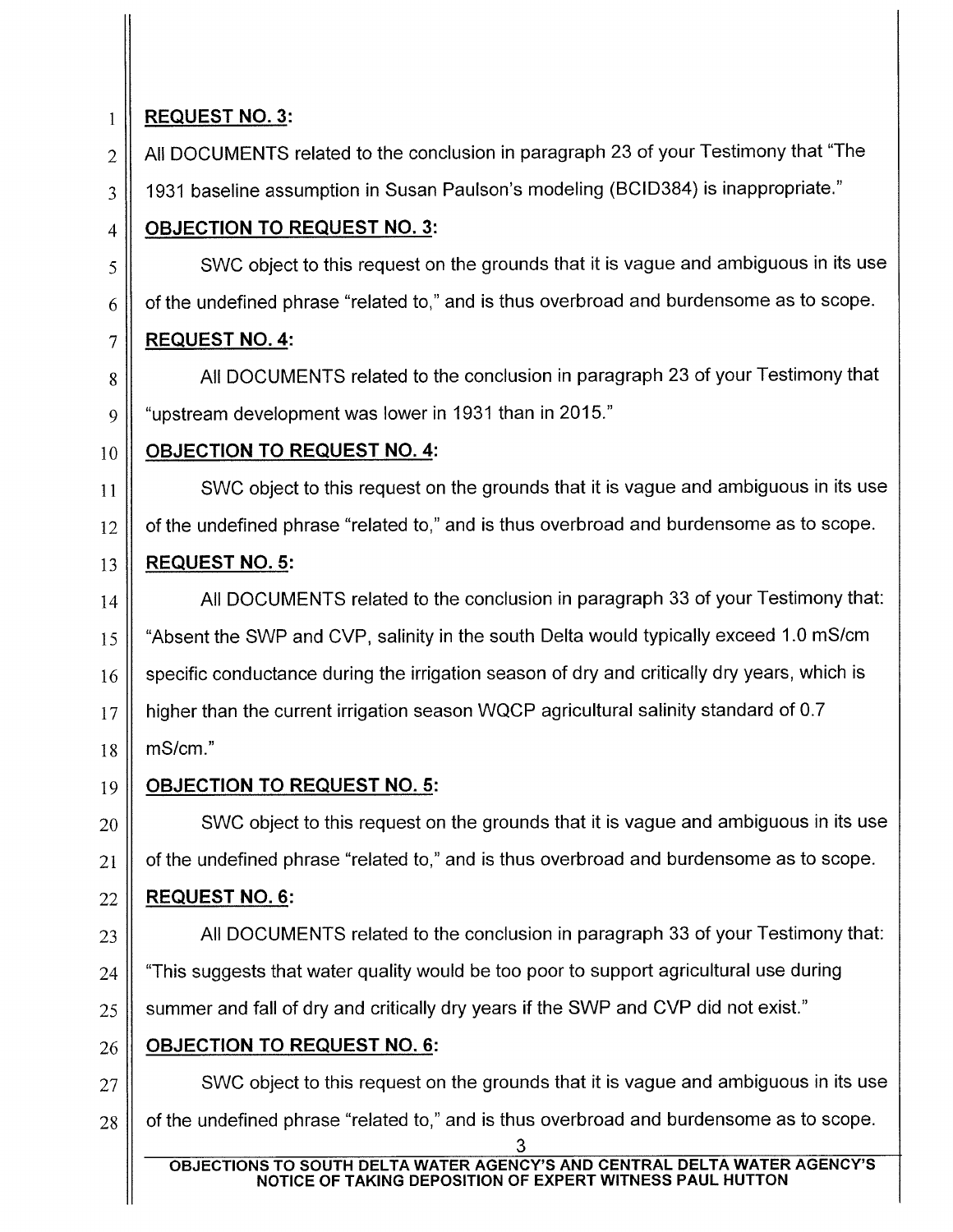### $1 \parallel$  REQUEST NO. 7:

 $2 \parallel$  All DOCUMENTS related to communications between YOU and any Board or staff 3 H member of the State Water Resources Control Board in 2014 or 2015 related to water  $4 \parallel$  availability determinations.

### 5 || OBJECTION TO REQUEST NO. 7:

 $6 \parallel$  SWC object to this request on the grounds that it is vague and ambiguous in its use  $7 \parallel$  of the undefined phrase "related to," and is thus overbroad and burdensome as to scope. 8 | SWC further objects to this request on the grounds that this request is overbroad, 9 burdensome and oppressive as to scope in its request for all documents related to  $10$  unspecified "water availability determinations." SWC further objects to this request on the 11 grounds that this request is overbroad, burdensome and oppressive in its request for all  $12$  responsive documents over a two-year time frame. SWC further objects to this request to 13 || the extent it seeks documents neither relevant to the subject matter of the above- $14$  referenced enforcement proceedings nor calculated to lead to the discovery of admissible  $15$  evidence.

### $16$  | REQUEST NO. 8:

17 | All DOCUMENTS related to communications between any representative of 18 || Metropolitan Water District and any Board or staff member of the State Water Resources 19 || Control Board in 2014 or 2015 related to water availability determinations.

# $20$   $\parallel$  OBJECTION TO REQUEST NO. 8:

 SWC object to this request on the grounds that it is vague and ambiguous in its use | of the undefined phrase "related to," and is thus overbroad and burdensome as to scope. SWC further objects to this request on the grounds that it is overbroad, burdensome and | oppressive as to scope in its request for all documents related to unspecified "water  $\parallel$  availability determinations." SWC further objects to this request on the grounds that it is  $\parallel$  overbroad, burdensome and oppressive in its request for all responsive documents over a  $\parallel$  two-year time frame. SWC further objects to this request to the extent it seeks documents  $\parallel$  neither relevant to the subject matter of the above-referenced enforcement proceedings nor

OBJECTIONS TO SOUTH DELTA WATER AGENCY'S AND CENTRAL DELTA WATER AGENCY'S NOTICE OF TAKING DEPOSITION OF EXPERT WITNESS PAUL HUTTON

4